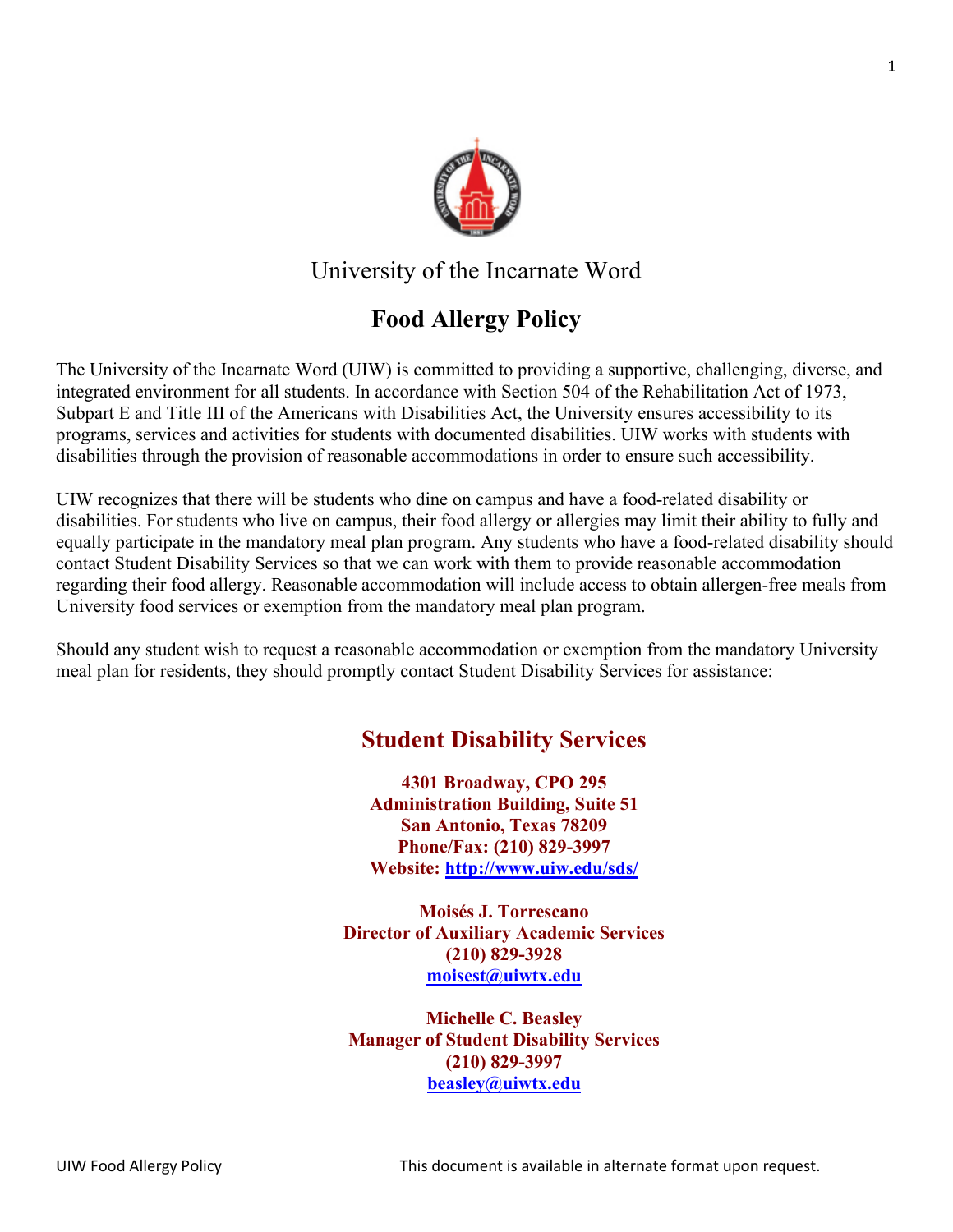### **Student's Responsibilities**

- **1. Notify Student Disability Services (SDS) of his or her food allergy or allergies as food allergies may constitute a disability under the Americans with Disabilities Act (ADA), 42 USC § 12102.**
- **2. Provide SDS with written documentation of the disability or disabilities and including any relevant information (e.g., diagnosis, specific food allergies, and dietary needs).**
- **3. Submit a Food Allergy Action Plan to Student Disability Services**
	- **a. http://www.foodallergy.org/files/FAAP.pdf**
- **4. Work with appropriate UIW staff to develop a plan that accommodates the student's dietary needs.**
- **5. To be proficient in the self-management of the student's food allergy by:** 
	- **a. Carrying prescribed medications with the student at all times.**
	- **b. Avoiding unsafe foods.**
	- **c. Recognizing symptoms of an allergic reaction and, if possible, informing an appropriate party that a food allergy reaction is occurring so the appropriate medical response can occur as quickly as possible.**
	- **d. Being knowledgeable about the proper use of prescribed medications to treat an allergic reaction.**
	- **e. Providing appropriate UIW staff (e.g., SDS and Residence Life) with emergency contact information if applicable.**
- **6. Upon receipt of a letter of accommodation which modifies their mandatory University meal plan, the student will set an appointment with the Manager of Sodexho Food Services to review the letter of accommodation and discuss his or her food allergy needs. The discussion should cover the following points:**
	- **i. Procedures for obtaining allergy free meal choices which include how to pre-order meals.**
		- 1. When preordering, the student should give Sodexho Food Services at least twenty four (24) hours notice before the meal is made available to the student. This ensures that the Manager of Sodexho Food Services has time to obtain the proper ingredients in order to prepare the specific meal request. If less than twenty four (24) hours is given, the Sodexho Food Services Manager will make reasonable efforts to fulfill the request, but cannot guarantee that the necessary ingredients will be readily available. In this event, an alternate and appropriate meal option will be offered to the student if necessary.
		- 2. The Sodexho Food Services website [\(http://www.uiwdining.com\)](http://www.uiwdining.com/) contains lists of menu items including nutrition facts such as if the item contains allergens (e.g., eggs, wheat, tree nuts, peanuts, soy, or milk).
	- **ii. How the student will access the dedicated area that Sodexho Food Services maintains for storage and preparation of food for students with food allergies.**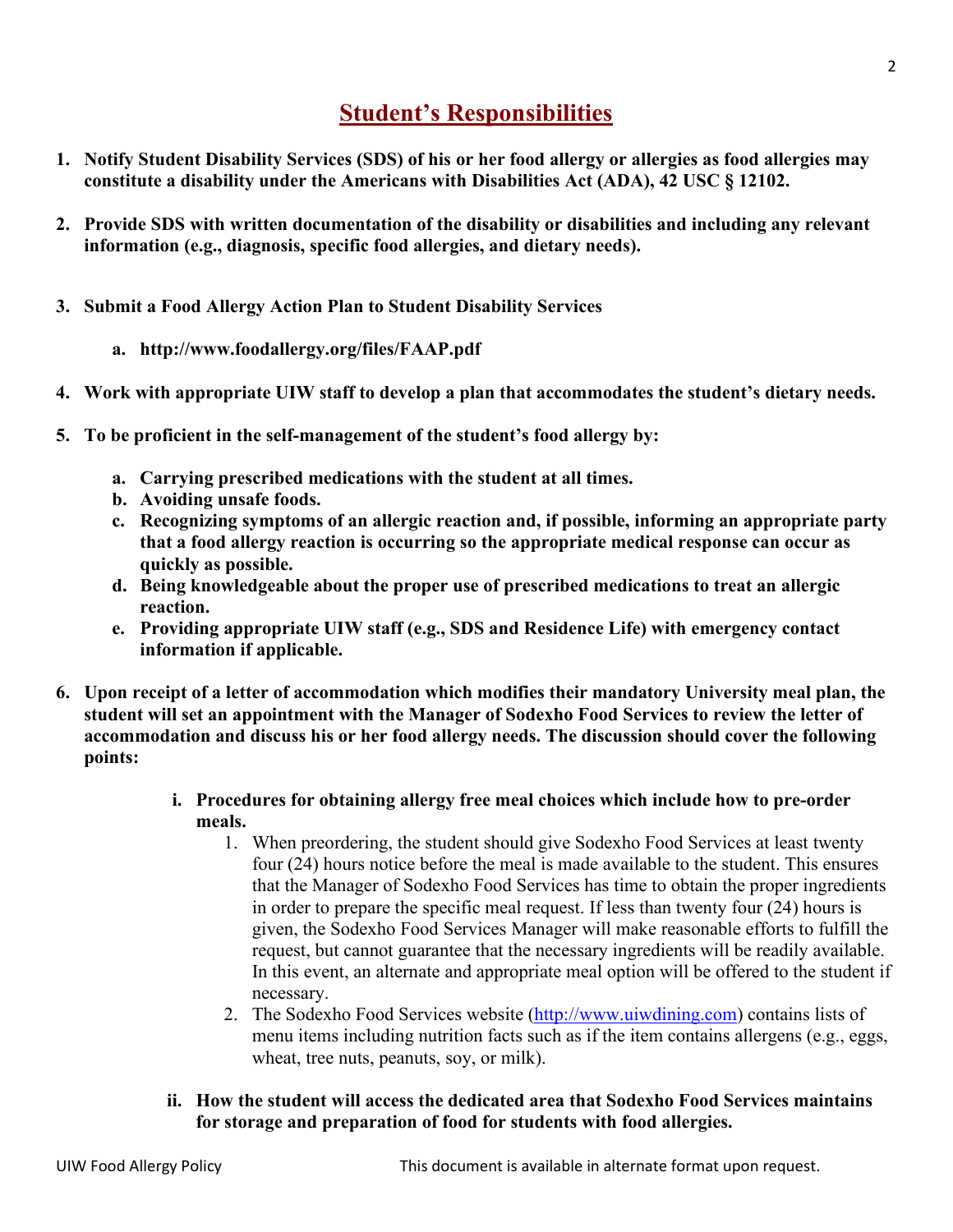**7. As soon as possible, after a food allergy reaction, the student should meet with Student Disability Services personnel in order to discuss why the reaction occurred in order to work towards preventing future food allergy reactions.** 

#### **UIW/SDS Core Team Members' Responsibilities**

- **1. UIW core team members will make reasonable accommodations, according to federal and any state laws that apply, in order to work with students who have food allergies, including those who reside on campus and are subject to the mandatory meal plan. Core team members include but are not limited to, personnel from Student Disability Services (SDS) and Residence Life, and the Manager of Sodexho Food Services.**
- **2. After a student has notified SDS of their food allergy and submitted appropriate documentation, SDS will provide ONE of the following, depending on the choice of the student:** 
	- **a. A letter of accommodation indicating the specific modifications to the mandatory meal plan.**  The letter will include the specific allergens and any dietary restrictions that have been provided to SDS. A copy of this letter will be provided to the student, Residence Life as well as the Food Services Manager. The food allergy accommodation letter may be updated as necessary as additional medical information is brought to the attention of SDS.
	- **b. A letter of accommodation indicating that the student will be exempt from the UIW mandatory meal plan for residents.**

#### **3. Appropriate staff members, including Resident Assistants (RAs) should be familiar with**

- **a.** Food allergy basics
- **b.** Symptoms of food allergy reactions
- **c.** Emergency medical procedures (including contacting the appropriate UIW personnel on campus who are properly trained in administering medications in case of emergency.)

#### **4. As necessary, the University will provide the student with reasonable accommodations to the meal plan while the medical documentation review process is occurring**.

- **5. UIW requires that Sodexho Food Services**
	- **a. Maintains a dedicated area for storage and preparation of food for identified students with food allergies. This area should have the following items and be accessible to the students identified as having food allergies:**
		- 1. A separate sink and counter area with kitchen supplies
		- 2. A separate refrigerator and freezer
		- 3. Separate cabinet space
		- 4. Separate appliances (microwave, toaster etc.)
		- 5. Separate food warmer to keep pre-orders warm